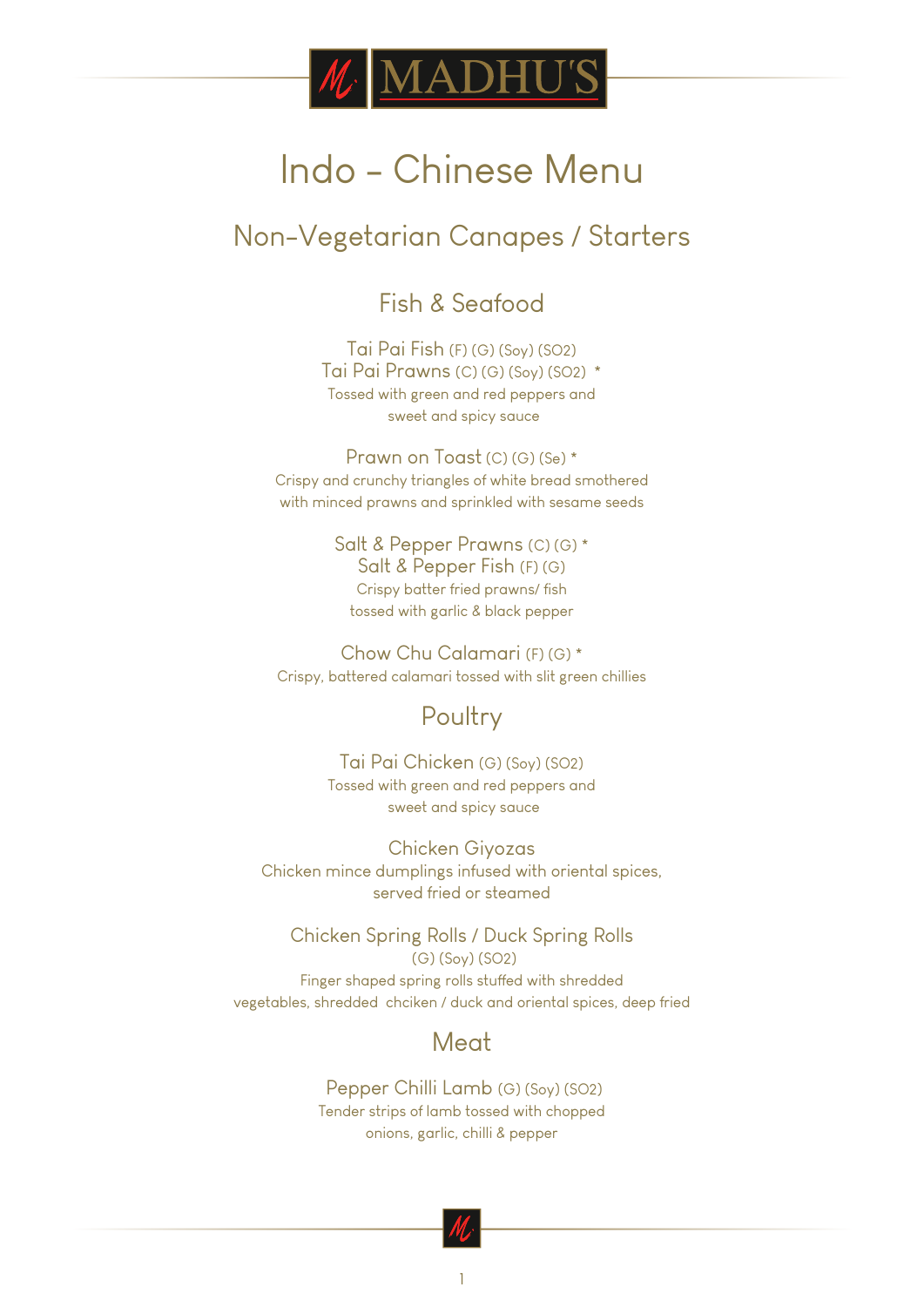

### Vegetarian Canapes / Starters

Tai Pai Paneer (G) (D) (Soy) (SO2) Cubes of Indian cottage cheese tossed with green and red peppers and sweet and spicy sauce

Vegetable Spring Rolls (G) (Soy) (SO2) Shredded mixed vegetables tossed in soy sauce and black pepper, stuffed in finger shaped spring rolls

> Crispy Salt & Pepper Okra (G) Crispy Salt &Pepper Gobi (G) Batter fried & tossed with diced green & red chillies, garlic and black pepper

### Vegetarian Main Courses

 Vegetable / Gobi Manchurian (G) (D) (Soy) (SO2) Mixed Vegetable Dumplings / Gobi / cooked in a wonderful Indian creation with ginger, garlic, chillies and coriander

> Paneer Manchurian (G) (D) (Soy) (SO2) Paneer cooked in a wonderful Indian creation with ginger, garlic, chillies and coriander

Hakka Aubergine (G) (Soy) (SO2) Raviya cooked soft with garlic, chilli & soy sauce

Tofu in Black Bean Sauce (G) (D) (Soy) (SO2) Diced tofu made in a black bean sauce with dash of green chillies, diced onions & peppers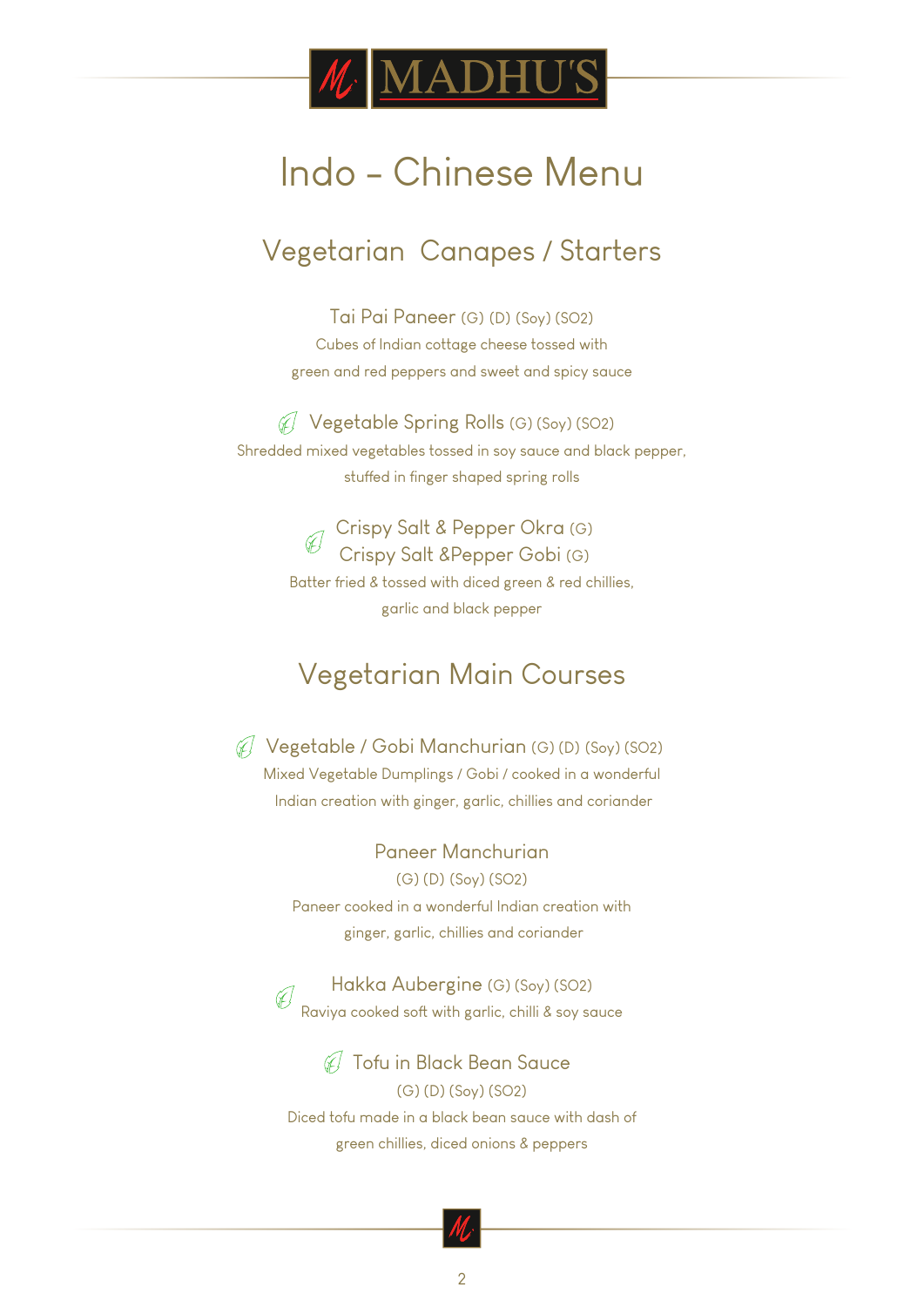

#### Fish & Seafood Main Courses

Prawn \*/ Fish Manchurian (F) (G) (C) (Soy) (SO2) Prawn / Fish cooked in a moreish Indian creation with ginger, garlic, chillies and coriander

Prawn \*/ Fish Szechuan

(F) (C) (G) (Soy) (SO2) (Celery) Prawn / Fish cooked in an Indian style fiery szenchuan sauce

Prawn \*/ Fish in Black Bean Sauce (F) (C) (G) (Soy) (SO2) Prawn / Fish cooked in a black bean sauce with dash of green chillies, diced onions & peppers

#### Poultry Main Courses

Aromatic Crispy Duck with Pan-cakes \* (G) (Soy) (SO2) Shredded duck served with Hoi-sin Sauce, thinly sliced cucumber, spring onions

Kung Pao Chicken (G) (E) (Soy) (SO2) Diced chicken tossed in spicy tomato garlic sauce with golden fried cashews

Ginger Chicken (G) (E) (Soy) (SO2) Diced chicken tossed in chef's secial aromatic & tender root ginger sauce

Chicken in Green/Red Thai Curry (G) (E) (Soy) (SO2) Diced boneless chicken made in green/red Thai curry sauce

Chicken Manchurian (G) (E) (Soy) (SO2) Diced chicken in a delectable Indian creation with ginger, garlic, chillies and coriander

#### Meat Main Courses

Chilli Lamb (G) (Soy) (SO2) Slices of lamb fiash cooked with dark soy sauce, ginger, green chillies & splash of cooking wine

Lamb in Black Bean Sauce (G) (Soy) (SO2) Lamb strips cooked in black bean sauce with dash of green chillies, diced onions & peppers